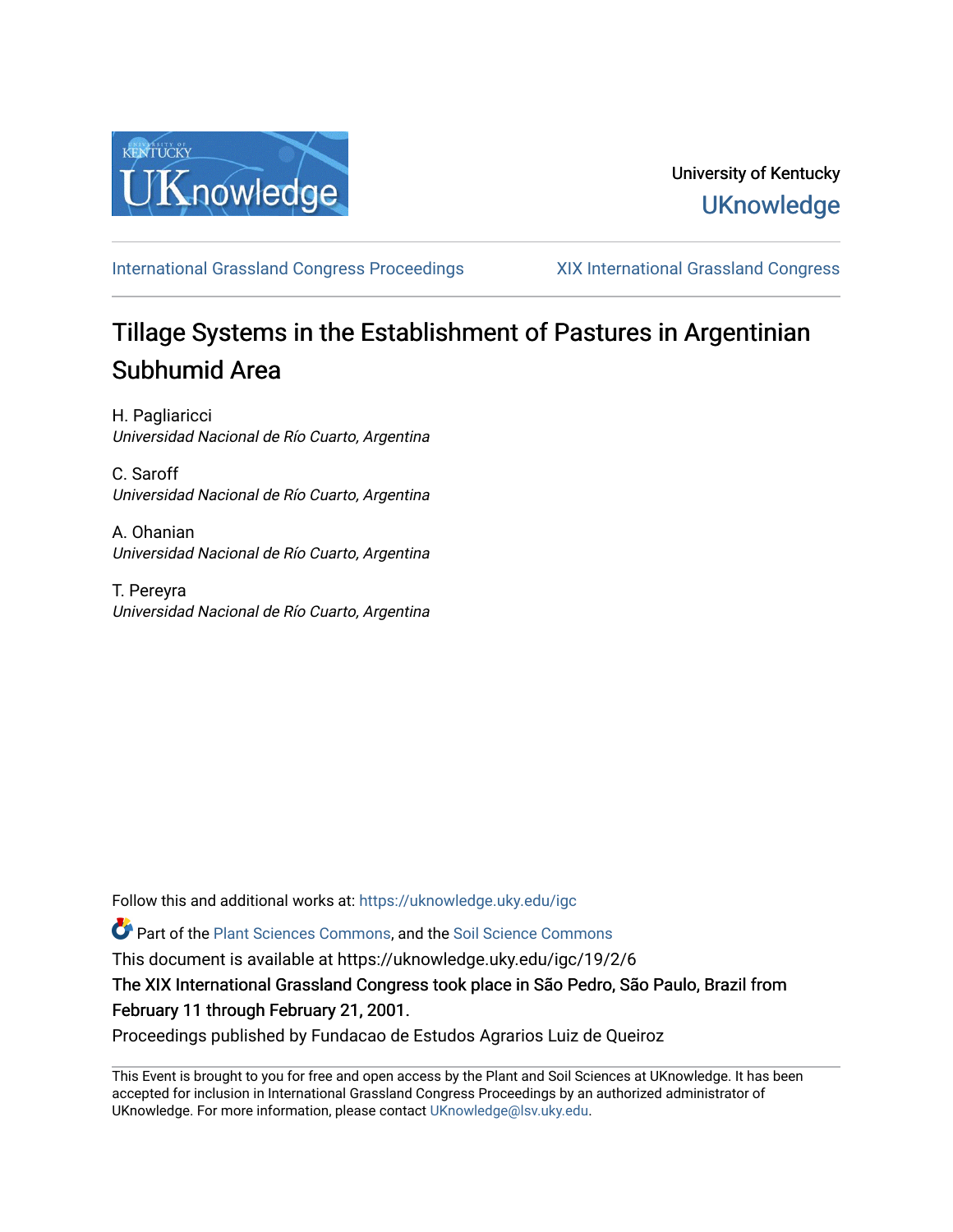## **TILLAGE SYSTEMS IN THE ESTABLISHMENT OF PASTURES IN ARGENTINIAN SUBHUMID AREA**

H. Pagliaricci<sup>1</sup>, C. Saroff<sup>2</sup>, A. Ohanian<sup>2</sup>, and T. Pereyra<sup>1</sup>

1Dpto Producción Animal. 2 Dpto. Producción Vegetal. Facultad de Agronomía y Veterinaria. Universidad Nacional de Río Cuarto. Enlace Ruta 8 y 36 Km 601. Río Cuarto, Córdoba, Argentina. hpagliaricci@ayv.unrc.edu.ar

#### **Abstract**

The effect of three tillage systems on the number of plants produced and forage production of a pasture the first year of establishment was assessed in this experiment. The components of the pasture were alfalfa (*Medicago sativa* L*.)*, tall fescue (*Festuca arundinacea* Shreb), orchard grass (D*actilys glomerata* L), and prairie grass (*Bromus unioloides)*. Treatments were three tillage systems: conventional tillage (CT), reduced tillage (RT), and direct sowing (DS). Sowing was performed with (NI) and without fertilizers (N0) in each treatment. A split-plot experimental design with two repetitions was used, with tillage being the main factor and the fertilization levels the secondary one. Results were subjected to ANOVA while means were compared by the Duncan Test Counts. These were conducted 90 days after sowing to determine the number of emerged alfalfa and grass seedlings. In November, before starting direct grazing, hand cut samples were taken to determine total biomass and also biomass production of each component of the pasture. Total stand plant and grass stand, was significantly affected ( $P < 0.05$ ) by the tillage factor. Forage production of both alfalfa and grass, and total production was higher with conventional tillage (CT) and differed significantly ( $P < 0.05$ ) from direct sowing (DS). The fertilizing effect and its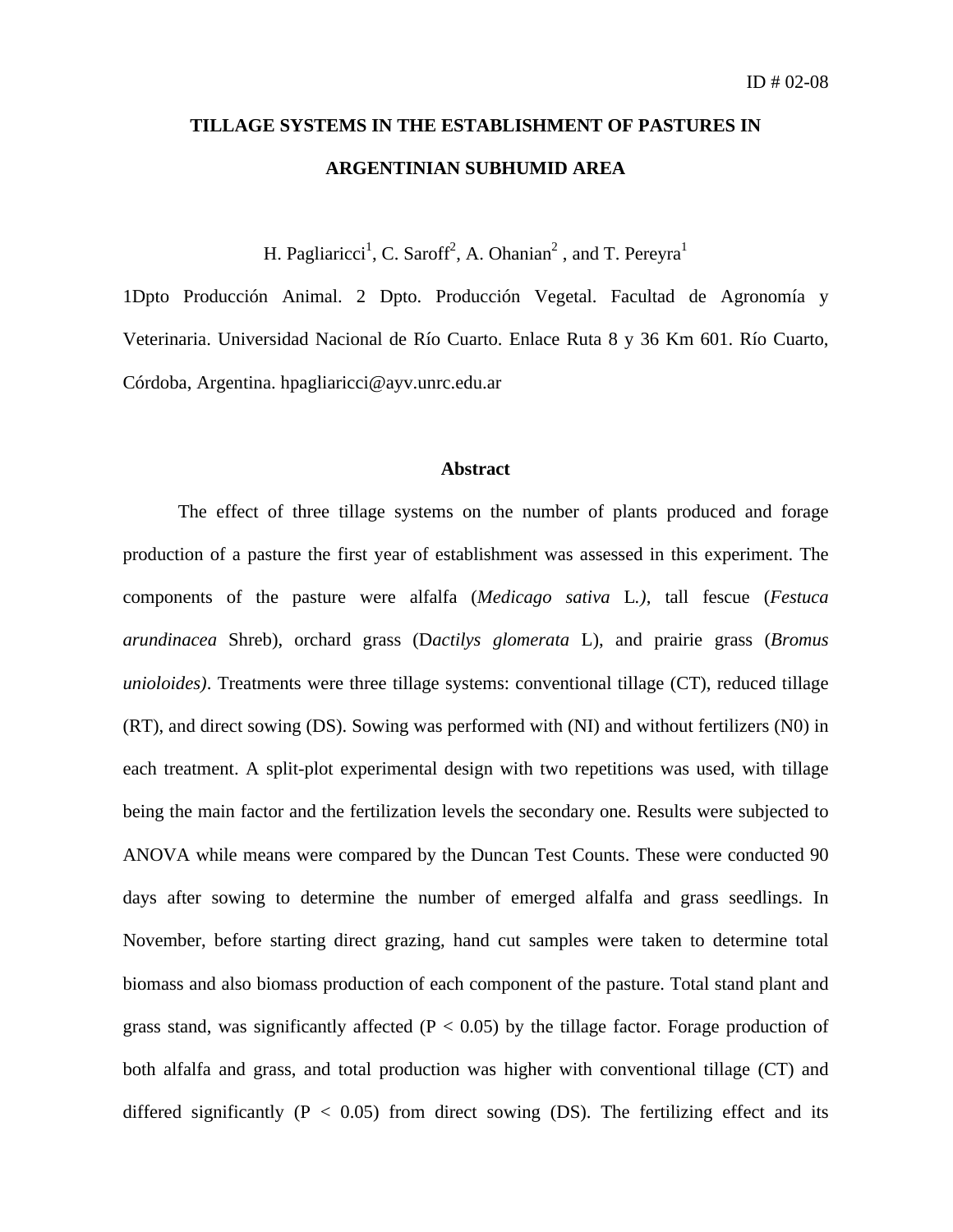interaction with the tillage factor was not statistically significant ( $P < 0.05$ ) for any of the components measured. Results indicate that direct sowing seems to condition grass plant stand and forage production of each of the pasture components in the year of establishment.

**Keywords:** Tillage, fertilization, alfalfa, grass, mixtures

### **Introduction**

Pastures sown with alfalfa perform two important functions in farming: to provide food of good quality and in sufficient amount, and at the same time, to contribute to soil fertility recovery and improvement once the growing season is over. For these goals to be fully met it is essential to have pastures of great productivity and persistence. This is achieved with correct establishment of the pasture (Rossanigo, 1992). Carambula (1977) points the establishment technology and initial management among the most important factors that determine pasture productivity and persistence. Smith (1962) considers that soil refinement to achieve a uniform and firm soil surface is necessary for pasture establishment. For Rey (1999), direct sowing is normally accepted, though he adds that previous tillage is needed for pasture establishment. Direct sowing is considered an exclusive grain-farming alternative, however, adopting this technique for pasture establishment has the advantage of reducing erosion, improving water economy and controlling weeds. Pasture establishment with direct sowing systems is feasible (Fontanetto, Gambaudo y Keller, 1994). Then, the fact that the soil is not ploughed implies that N mineralization proceeds more slowly, making application of nitrogenous fertilizers necessary to meet crop requirements.

The aim of this paper was to assess the effect of three tillage systems with two fertilization levels on the number of seedlings and total biomass production and on each component before the first spring utilization.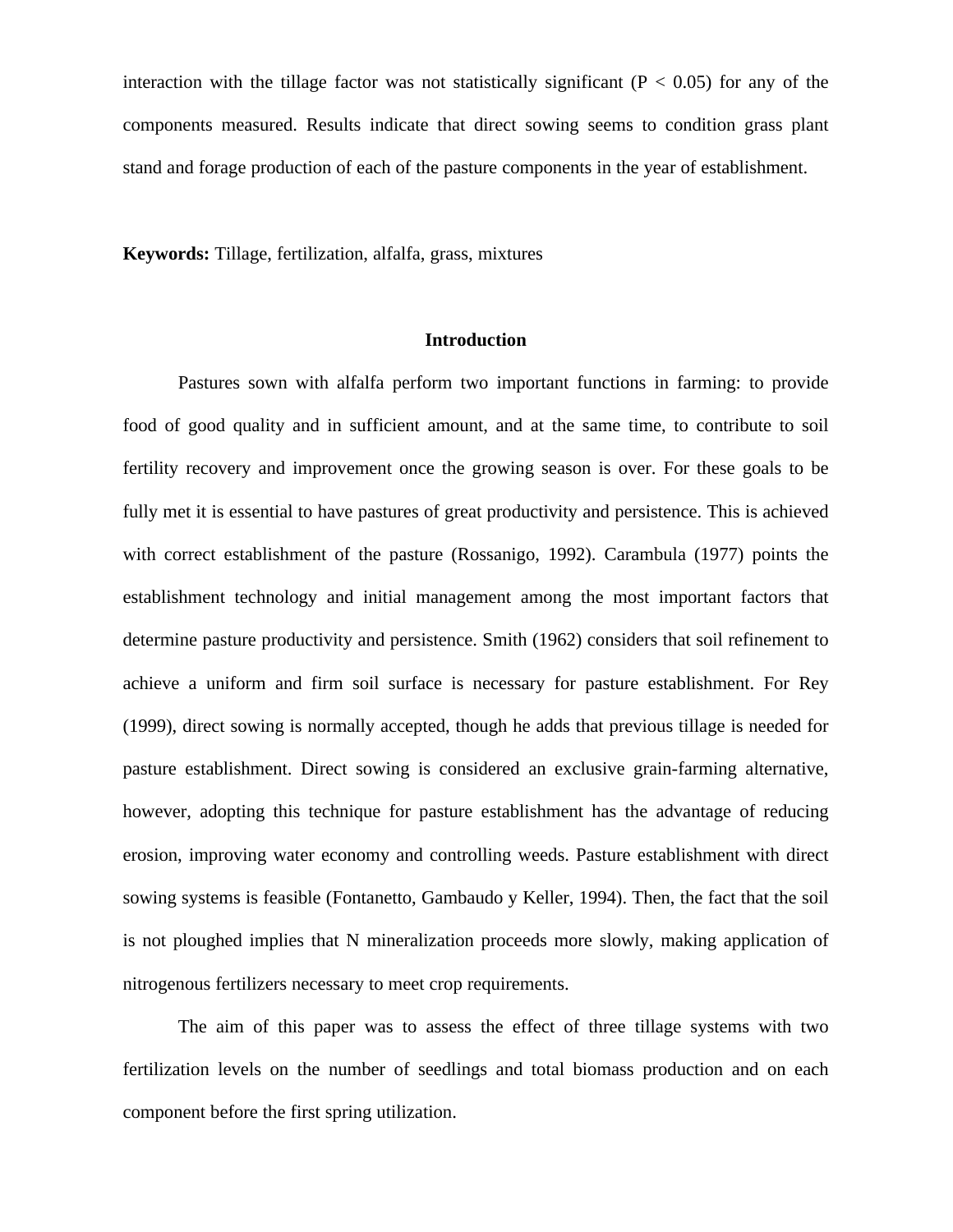#### **Material and Methods**

A plot was sown with 7 kg of alfalfa (cv. Romagnola), 3 kg of tall fescue, (cv. El Palenque) 3 kg of orchard grass (cv Currie), and 3 kg prairie grass (cv Martín Fierro) at the experimental field of National University of Rio Cuarto, on April  $28<sup>th</sup>$ , 1999. The experimental area had been used for the five preceding years for a sequence of crops alternating corn and sunflower, under three tillage systems: conventional tillage (CT), gang plow, disk harrow with tooth harrow; reduced tillage (RT), disk harrow with tooth harrow; and direct sowing (DS) without previous tillage and glyfosate herbicide.

During the five years the option with and without fertilization was used; rates varying according to the crop planted. The pasture was established on sunflower stubble. The treatments were three tillage systems CT, RT and DS without previous tillage. In each of them planting was done with (NI) and without (N0) fertilizers.

The fertilizer used was diammonium phosphate at rates of 30 kg/ha applied at planting time. The latter was carried out with a direct sowing seeder, adjusted to meet the requirements of each treatment. A split-plot experimental design with two repetitions was used, with tillage as the main factor and fertilization levels as the secondary one. Results were previously turned to Log 10 + 1**,** and subjected to ANOVA while means were compared with the Duncan Test.

The number of emerged alfalfa and grass seedlings was counted 90 days after sowing. In October, leveling cutting and weed mechanical removal were carried out with a mower and the forage was collected with a rotary baler. Before starting defoliation, hand cut samples were taken to determine total biomass and also the biomass of each pasture component. After being separated into alfalfa and grasses, the material was dried in a forced-air stove at 105º C for 12 hrs and then weighed to determine the amount of dry matter (DM).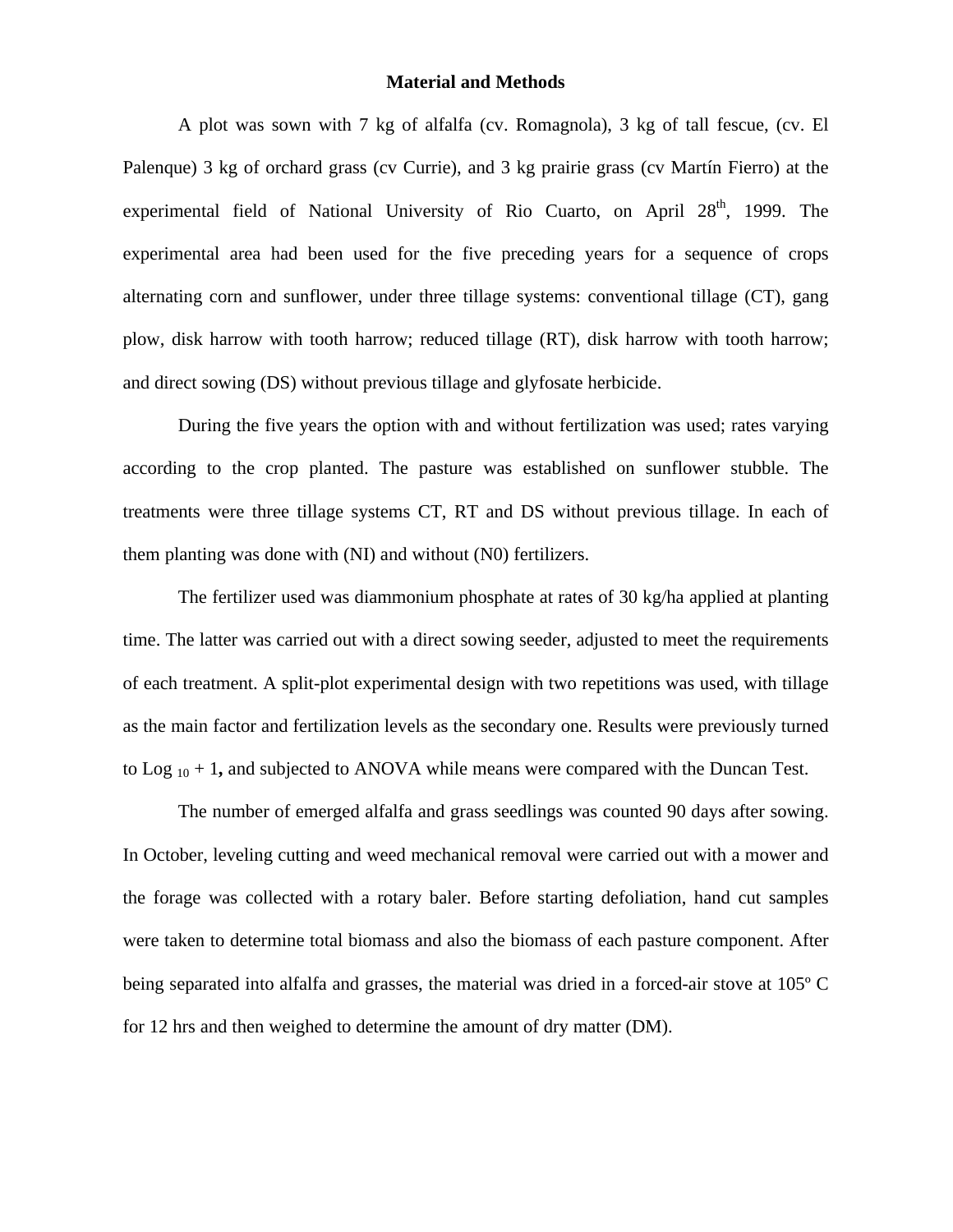#### **Results and Discussion**

Data on number of emerged plants in the establishment period for each treatment, expressed in number of plants of alfalfa, grasses and the sum of both  $/0.175$  m<sup>2</sup> is presented in Table 1. The number of alfalfa plants was not significantly affected by the tillage factor and fertilization level, while grass plant stand and the addition of both was significantly affected  $(P \le 0.05)$  but was not affected by the fertilization factor. In all cases, the effect of the tillage x fertilization interaction was negative.

Forage production of both alfalfa and grasses and total production at the time of the first grazing in Spring in the month of November, was higher with conventional tillage (CT) and differed significantly  $(P < 0.05)$  from direct sowing though not from reduced tillage  $(RT)$ . The fertilizing effect and its interaction with the tillage factor was not statistically significant for any of the components of the pasture.

Fontanetto et al. (1995) did not find differences in plant number when different tillage systems and N fertilization rates were evaluated. However, there were differences in dry mater production due to N fertilization. In contrast, in the present study we did not fend differences due to fertilization ( $P < 0.05$ ), which might be due to the law fertilization rates.

Under the conditions of this experiment, pasture direct sowing seems to condition grass plant stand and forage production of each of the pasture components at least at the time of the first spring grazing in the year of establishment.

### **References**

**Carambula, M.** (1977) Producción y manejo de pasturas sembradas. Ed. Hemisferio Sur.464p.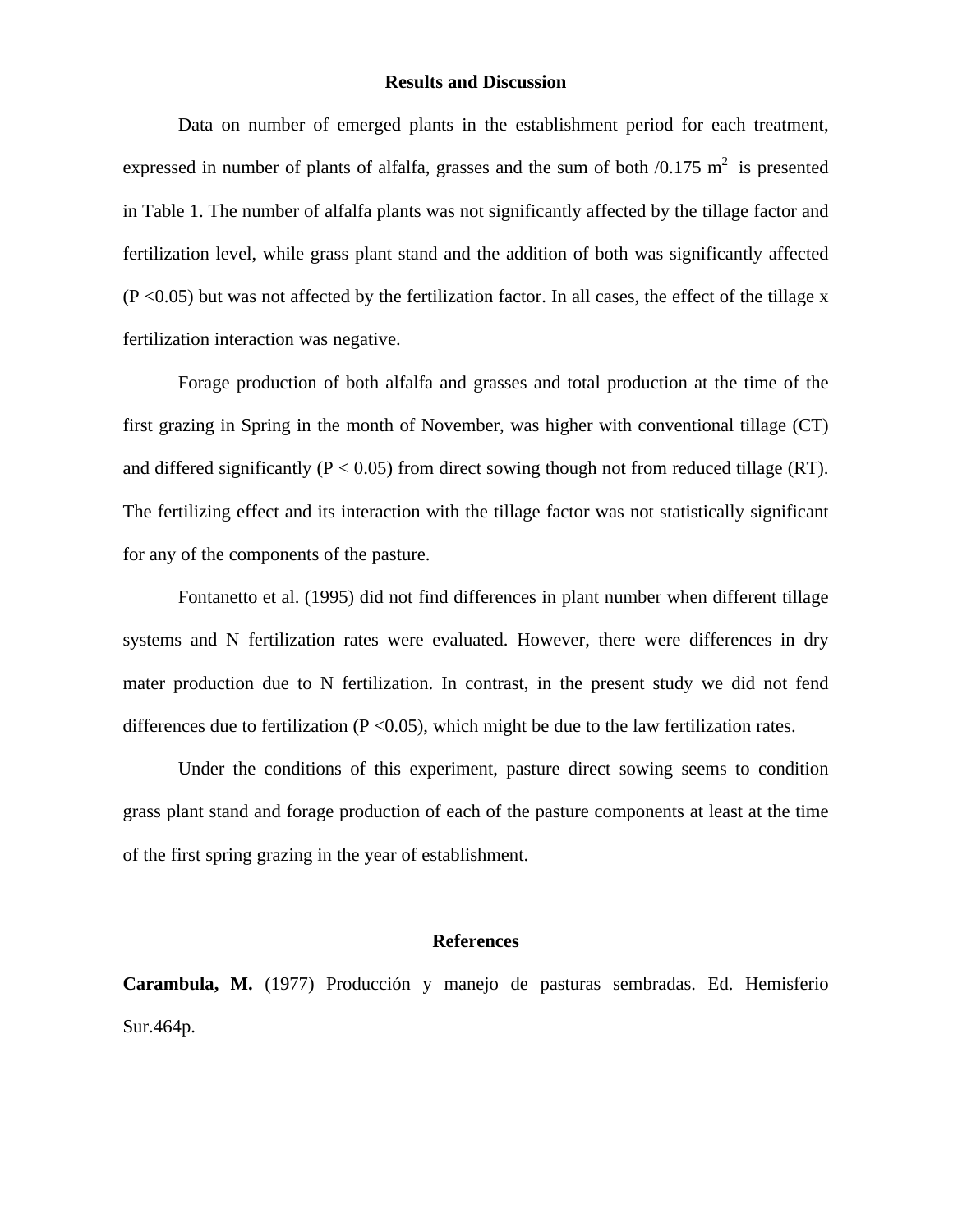**Fontanetto, H., S.Gambaudo y O.Keller** (1995) Siembra directa de avena: influencia del cultivo antecesor y de diferentes dosis de nitrógeno. Rev. Argentina de Prod. Animal, **15** 130- 133.

**Rey, J.L.** (1999) Fundamentos de la siembra directa en planteos ganaderos Parte I- Forrajes &

Granos Journal Nº4: 72-73.

**Rossanigo, R.** (1992) Implantación de praderas de alfalfa. INTA Marcos Juárez. Hoja Informativa Nº 206, p 4.

**Smith, D.** (1962) Seeding and establishment of legumes and grasses. Chapter 3: 13-29. In

Forage Management. Ed.W M.C.Brown Book Co. Iowa, USA.

| <b>TREATMENTS</b>           | NUMBER OF PLANTS / $0,175$ M <sup>2</sup> |         |         |        |  |
|-----------------------------|-------------------------------------------|---------|---------|--------|--|
| <b>Tillage</b>              | N                                         | Alfalfa | Grasses | Total  |  |
| <b>Direct sowing</b>        | With                                      | 8.8     | 7.3     | 16.1   |  |
|                             | Without                                   | 8.8     | 4.5     | 13.3   |  |
|                             | Mean                                      | 8.8     | 5.9b    | 14.7b  |  |
| Reducid Tillage             | With                                      | 9.4     | 8.1     | 17.5   |  |
|                             | Without                                   | 10.8    | 8.1     | 18.9   |  |
|                             | Mean                                      | 10.1    | 8.1a    | 18.2a  |  |
| <b>Conventional Tillage</b> | With                                      | 11.2    | 10.6    | 21.8   |  |
|                             | Without                                   | 10.4    | 12.1    | 22.5   |  |
|                             | Mean                                      | 10.6    | 11.3a   | 21.9a  |  |
| <b>SIGNIFICANCE</b>         |                                           |         |         |        |  |
| Tillage                     |                                           | n.s.    | $\ast$  | $\ast$ |  |
| Fertilization               |                                           | n.s.    | n.s.    | n.s.   |  |
| Tillage x fertilization     |                                           | n.s.    | n.s.    | n.s.   |  |
| Variation Coefficient (%)   |                                           | 23.1    | 31.0    | 23.5   |  |

**Table 1 -** Number of alfalfa, grasses and total plants in a pasture sown under different tillage and fertilization treatments in Rio Cuarto, Argentine

Note

n.s: non significant (P<0,05)

**\*** : Statistically significant differences (P<0,05)

Means with the same letter in the same column do not differ significatly (P<0,05)